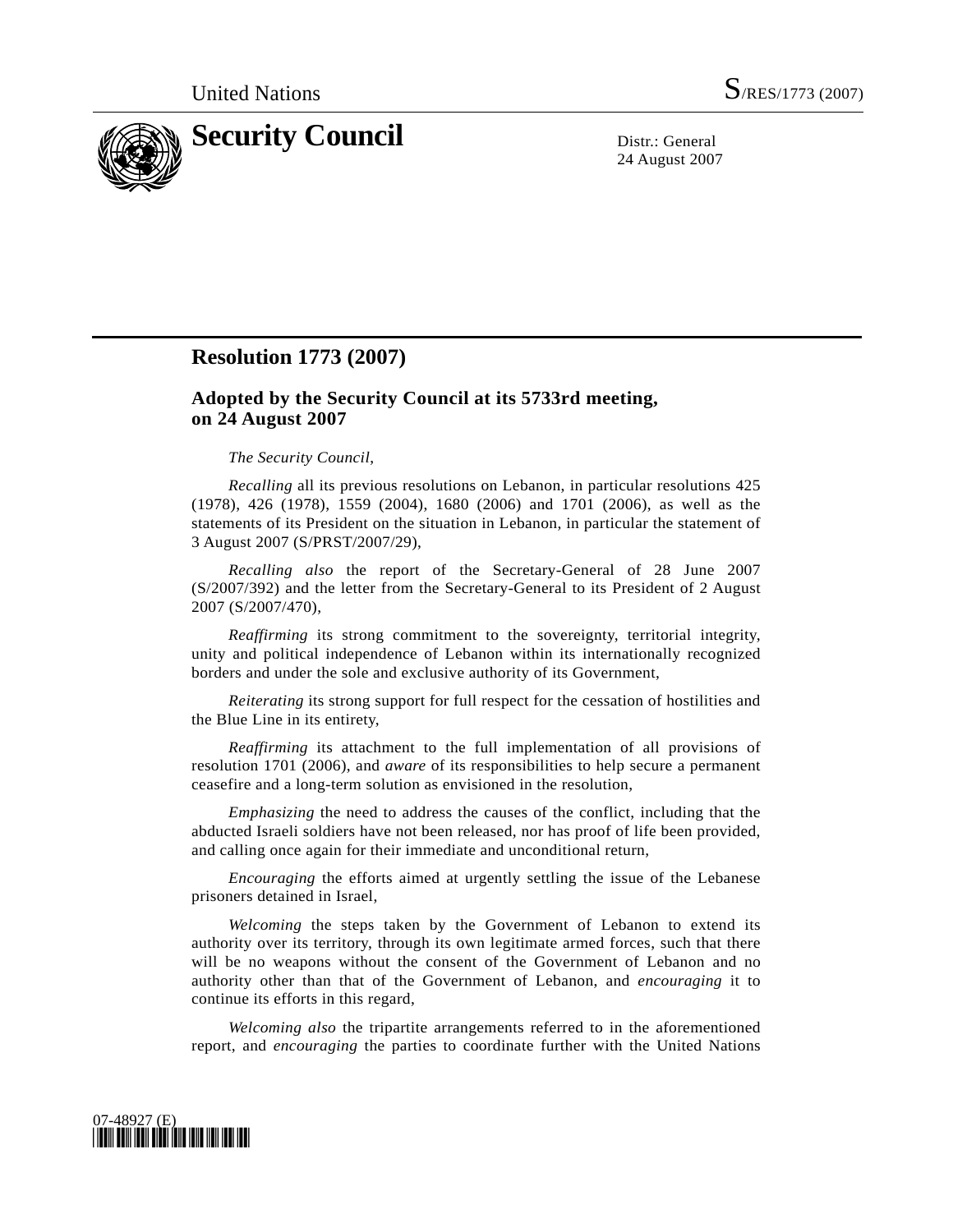Interim Force in Lebanon (UNIFIL), notably to visibly mark the Blue Line and reach an agreement on the northern part of Ghajar,

*Condemning* in the strongest terms all terrorist attacks against UNIFIL and *emphasizing* the need for further coordination between UNIFIL and the Lebanese Armed Forces in particular regarding the establishment between the Blue Line and the Litani river of an area free of any armed personnel, assets and weapons other than those of the Government of Lebanon and of UNIFIL, and for UNIFIL to enhance its investigative capacities in response to these attacks,

*Underlining* the importance of continued efforts to clear unexploded ordnance from Southern Lebanon and calling on all parties to support these efforts,

*Reaffirming* UNIFIL's authority to take all necessary action in areas of deployment of its forces and as it deems within its capabilities, to ensure that its area of operations is not utilized for hostile activities of any kind and to resist attempts by forceful means to prevent it from discharging its mandate,

*Recalling* the relevant principles contained in the Convention on the Safety of United Nations and Associated Personnel,

*Commending* the active role and dedication of the personnel of UNIFIL, notably of its Commander, as well as of the Special Coordinator of the United Nations for Lebanon,

*Expressing* its strong appreciation to Member states that contribute to UNIFIL and underlining the necessity that UNIFIL have at its disposal all necessary means and equipment to carry out its mandate,

*Responding* to the request of the Government of Lebanon to extend the mandate of UNIFIL for a new period of one year without amendment presented in the letter from the Lebanese Prime Minister to the Secretary-General of 25 June 2007 (S/2007/396),

*Determining* that the situation in Lebanon continues to constitute a threat to international peace and security,

1. *Decides* to extend the present mandate of UNIFIL until 31 August 2008;

 2. *Commends* the positive role of UNIFIL, whose deployment together with the Lebanese Armed Forces has helped to establish a new strategic environment in southern Lebanon, and *looks forward* to its increased cooperation with the LAF in the discharge of its mandate;

 3. *Calls upon* all parties concerned to respect the cessation of hostilities and the Blue Line in its entirety;

 4. *Urges* all parties to cooperate fully with the United Nations and UNIFIL and to abide scrupulously by their obligation to respect the safety of the UNIFIL and other United Nations personnel, including by avoiding any course of action which endangers United Nations personnel and by ensuring UNIFIL is accorded full freedom of movement within its area of operation;

 5. *Calls* upon all parties to cooperate fully with the Security Council and the Secretary-General to achieve a permanent ceasefire and a long-term solution as envisioned in resolution 1701 (2006), and *emphasizes* the need for greater progress in this regard;